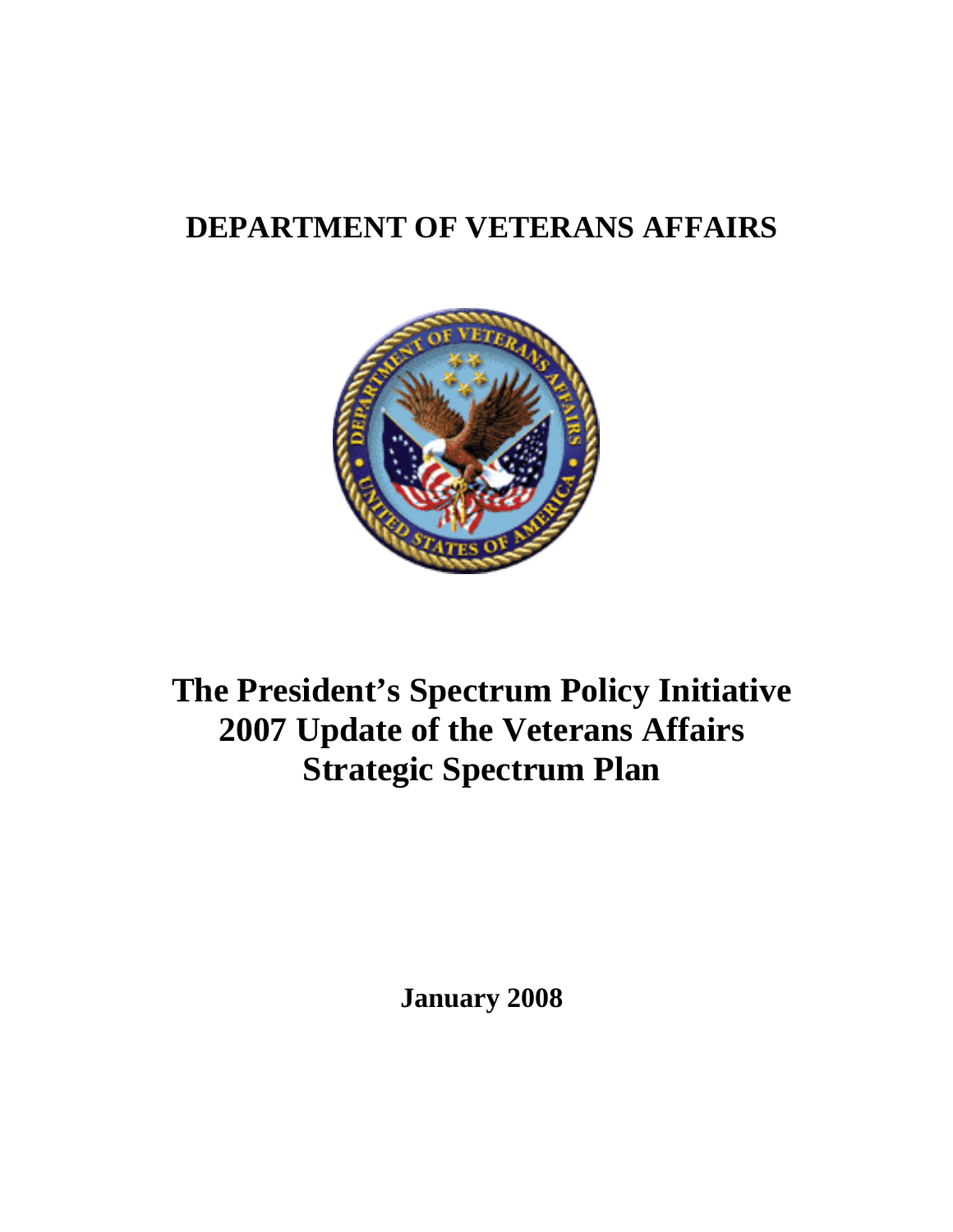### **TABLE OF CONTENTS**

| 1            |                                                                         |  |  |  |  |
|--------------|-------------------------------------------------------------------------|--|--|--|--|
| $\mathbf{2}$ |                                                                         |  |  |  |  |
| 2.1          |                                                                         |  |  |  |  |
| 2.2          |                                                                         |  |  |  |  |
| 2.3          |                                                                         |  |  |  |  |
| 2.4          |                                                                         |  |  |  |  |
| 2.5          |                                                                         |  |  |  |  |
| 2.6          |                                                                         |  |  |  |  |
| 2.7          |                                                                         |  |  |  |  |
| 2.8          |                                                                         |  |  |  |  |
| 2.9          |                                                                         |  |  |  |  |
| 3            |                                                                         |  |  |  |  |
| 3.1          |                                                                         |  |  |  |  |
| 3.2          |                                                                         |  |  |  |  |
| 3.3          |                                                                         |  |  |  |  |
| 3.4          | <b>Geographical Coverage</b><br>.7                                      |  |  |  |  |
| 3.5          |                                                                         |  |  |  |  |
| 3.6          | <b>Agency Functionalities Supported by Spectrum-Dependent Systems 8</b> |  |  |  |  |
| 3.7          |                                                                         |  |  |  |  |
| 3.8          |                                                                         |  |  |  |  |
| 3.9          |                                                                         |  |  |  |  |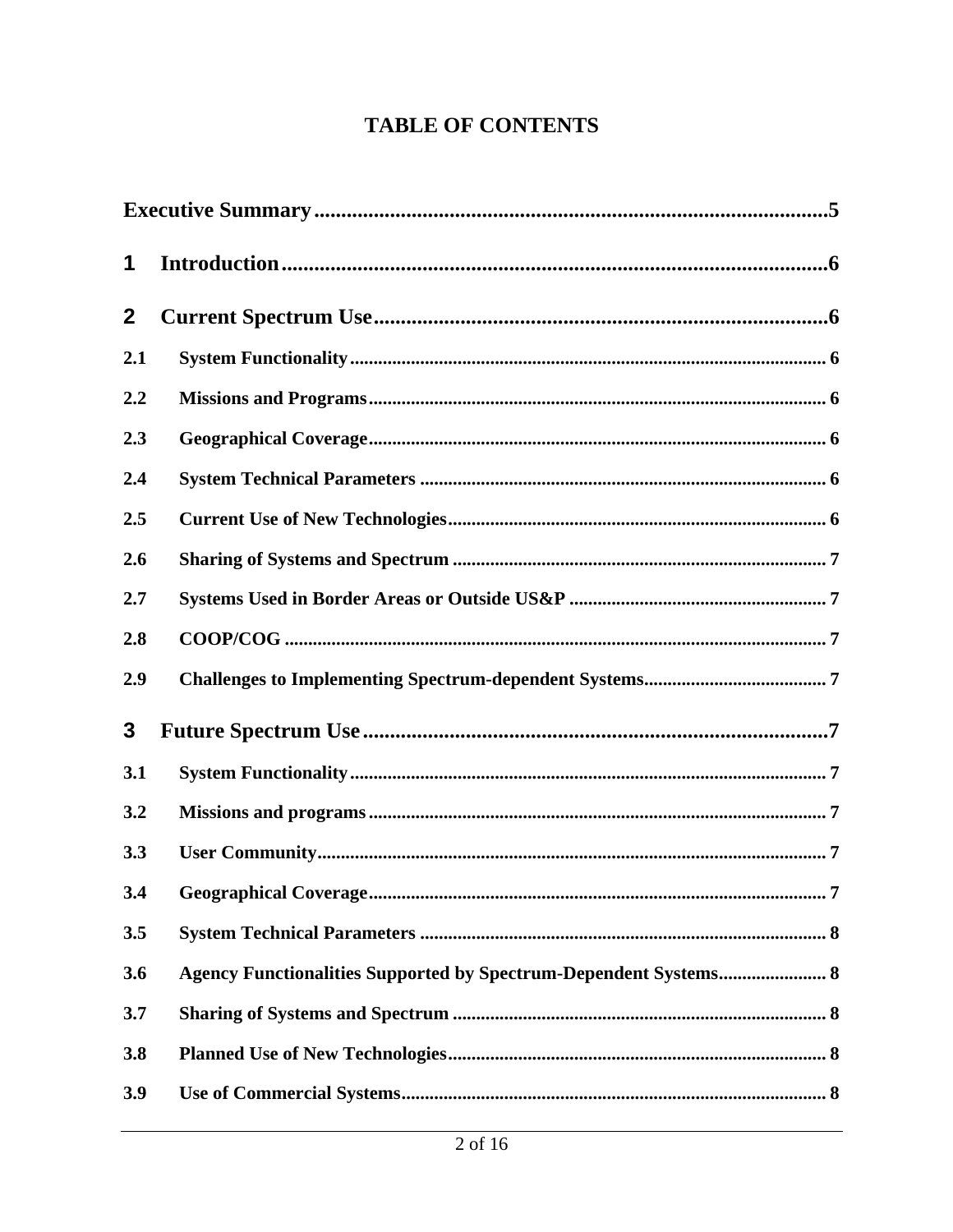| 3.10 |  |
|------|--|
| 3.11 |  |
| 3.12 |  |
| 3.13 |  |
| 3.14 |  |
| 3.15 |  |
| 4    |  |
| 4.1  |  |
| 4.2  |  |
| 4.3  |  |
| 4.4  |  |
| 5    |  |
|      |  |
| 5.1  |  |
| 5.2  |  |
| 5.3  |  |
| 5.4  |  |
| 5.5  |  |
| 5.6  |  |
| 6    |  |
| 6.1  |  |
| 6.2  |  |
| 6.3  |  |
| 6.4  |  |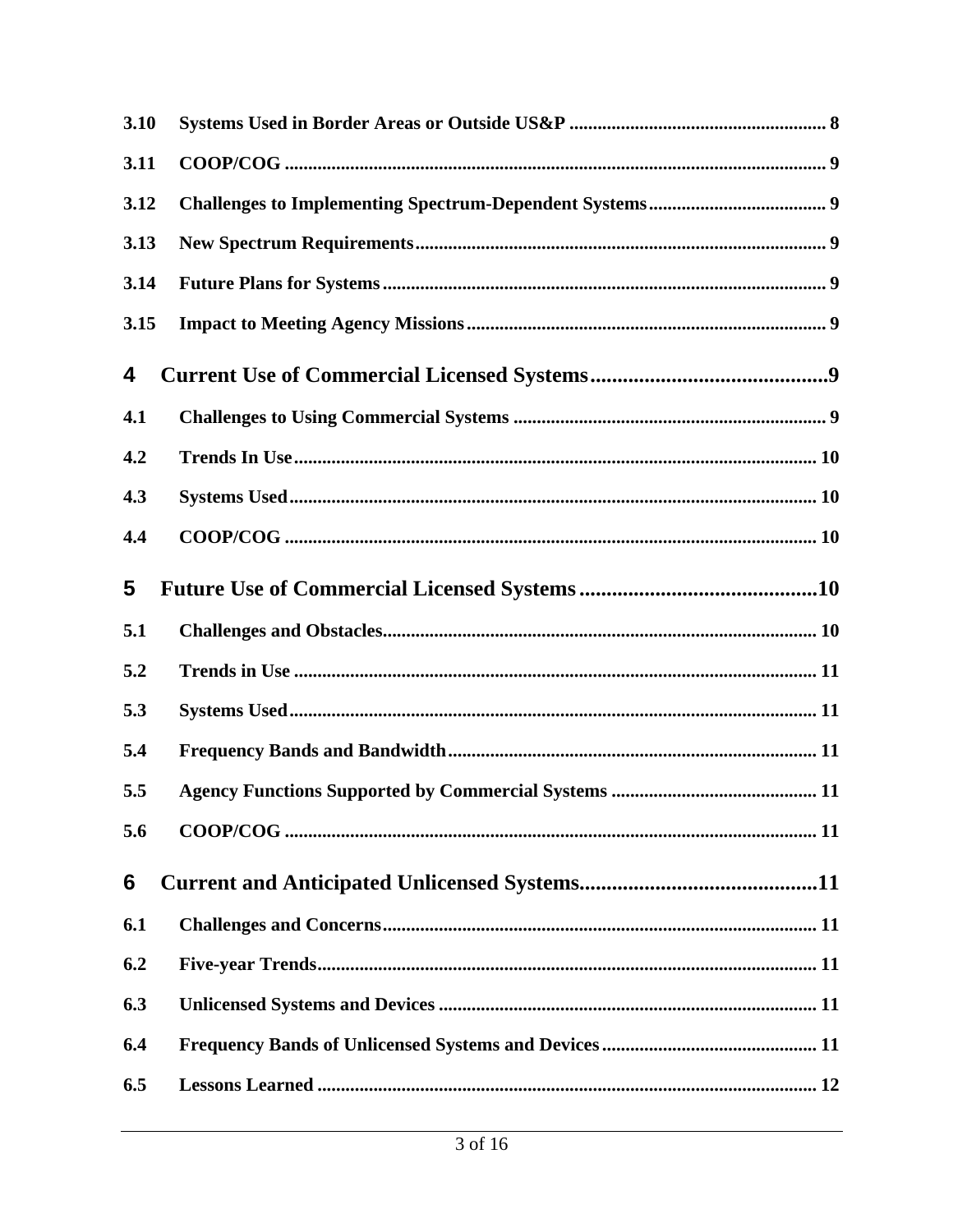| $\mathbf{7}$ |  |
|--------------|--|
| 7.1          |  |
| 7.2          |  |
| 7.3          |  |
| 8            |  |
| 8.1          |  |
| 8.2          |  |
| 8.3          |  |
| 8.4          |  |
| 8.5          |  |
| 8.6          |  |
| 8.7          |  |
|              |  |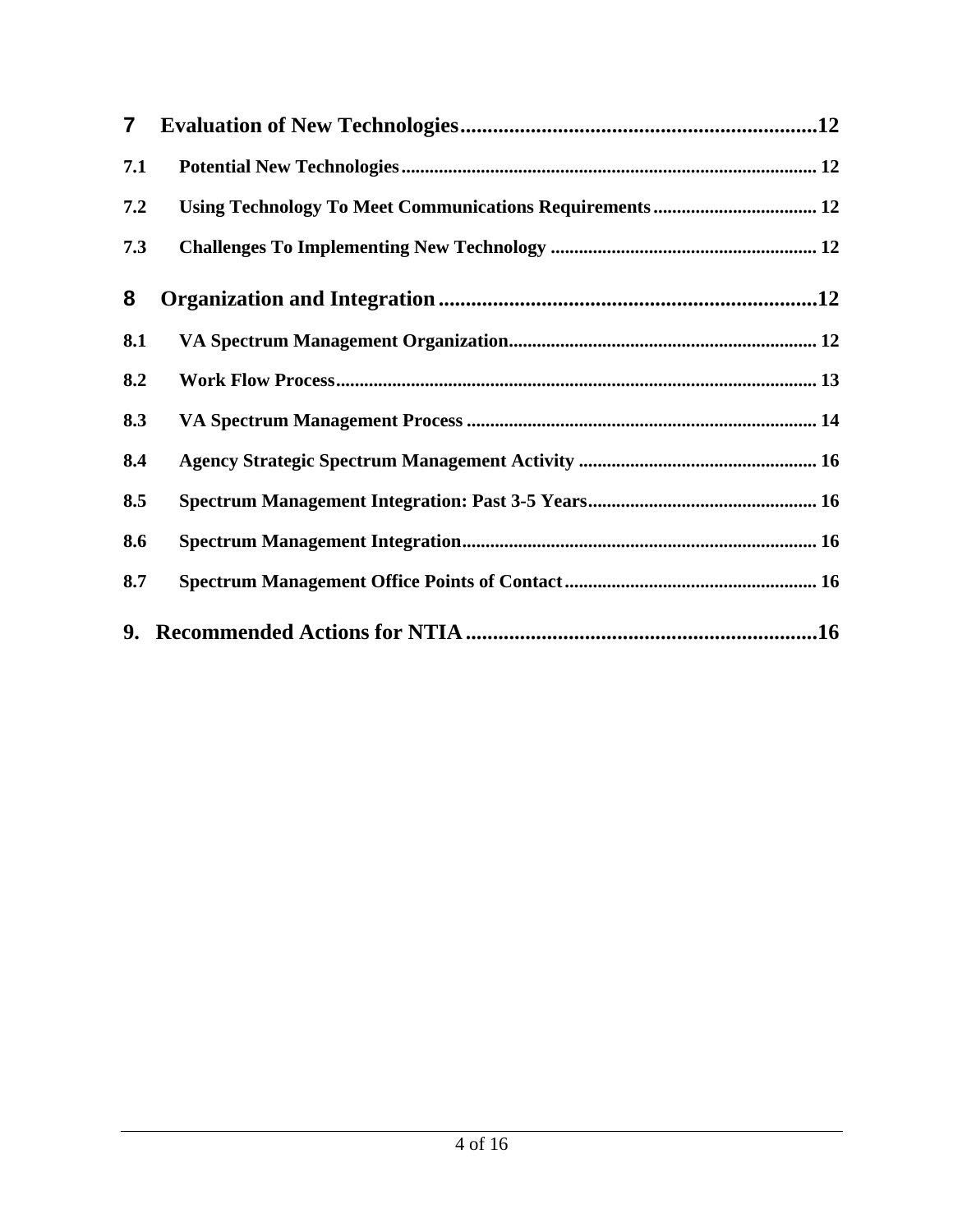#### <span id="page-4-0"></span>**Executive Summary**

The President's Spectrum Policy Initiative (SPI) called for Federal agencies to:

- assess their available options for deploying RF-enabled technologies;
- select those options that are most spectrum efficient and effective to meet agency mission requirements;
- implement a formal process to evaluate proposed needs for spectrum and to provide their analysis and assessment(s) to the National Telecommunications and Information Administration (NTIA) for review when seeking spectrum certification from the NTIA; and,
- identify their issues related to communication spectrum used by the public safety community as well as the continuity of government operations.

This update to the Department of Veterans Affairs Strategic Spectrum Plan affords us the opportunity to update the information in the VA's Strategic Spectrum Plan submitted in November, 2005, to describe where we are today, and where we want to be in the future. In this update to its Strategic Spectrum Plan, the VA is focusing on:

- current use of federal spectrum; the systems, programs, and missions
- future use of federal spectrum; the systems, programs, and missions
- current use of commercial licensed spectrum; the challenges and missions
- future use of commercial licensed spectrum; the challenges and missions
- current use of unlicensed spectrum
- new technology use; and
- review of VA's spectrum management functions.

VA will continue to review its plans and processes to make the most efficient use of the spectrum.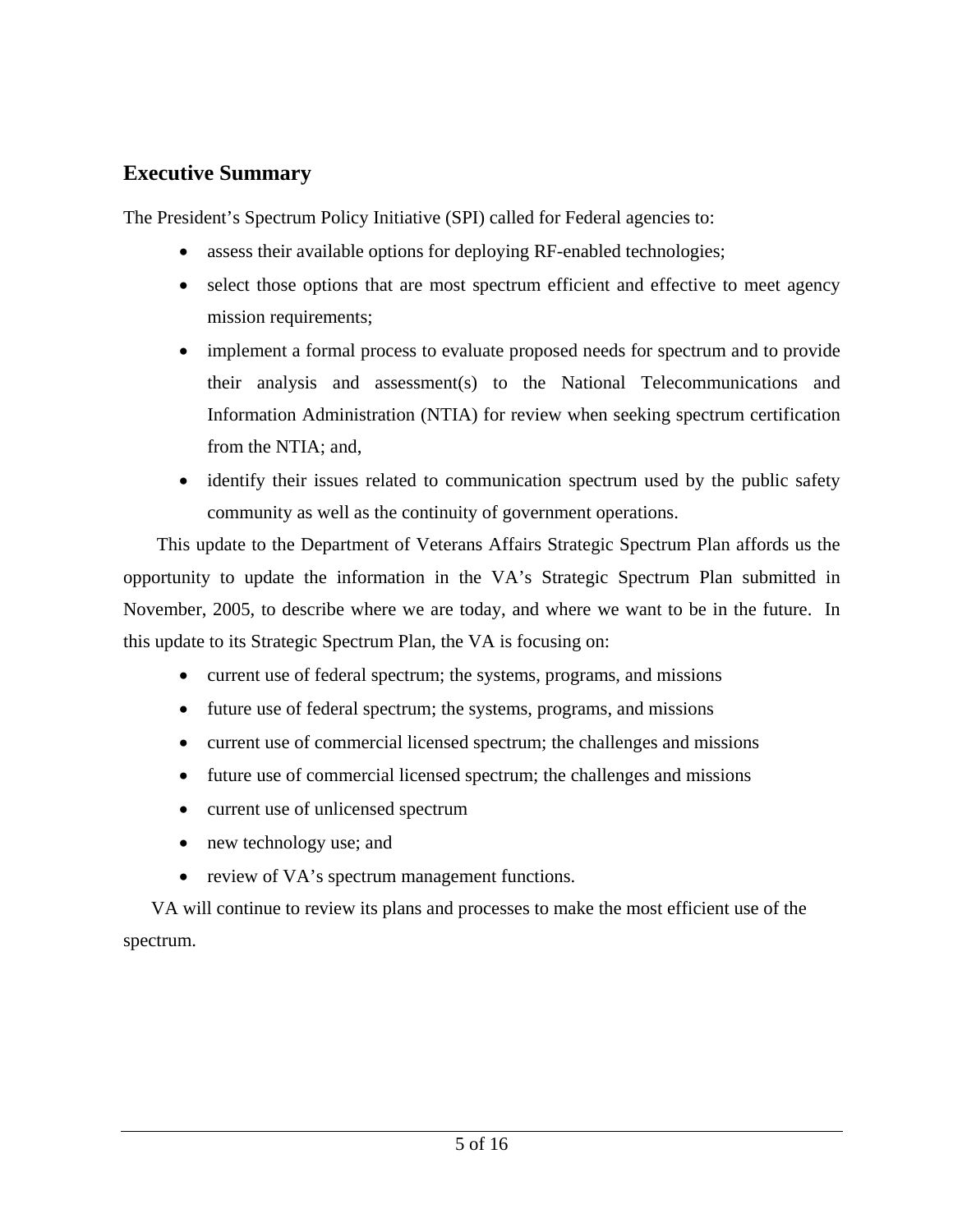# <span id="page-5-0"></span>**1 Introduction**

The President's Spectrum Policy Initiative has four main goals:

1) foster economic growth;

2) ensure national and homeland security;

3) maintain US global leadership in communications technology development and services;

4) satisfy vital U.S. needs in areas such as public safety, scientific research, Federal transportation infrastructure, and law enforcement.

With these goals in mind, VA's missions and strategic visions for current and future spectrum management is described in this report.

# **2 Current Spectrum Use**

#### **2.1 System Functionality**

The primary mission of VA remains substantially unchanged as does its primary use of the spectrum. Veterans Health Administration (VHA), Veterans Benefit Administration (VBA), and National Cemetery Administration (NCA) are the three administrations which are dependent on spectrum. VA Staff Offices are also dependant on spectrum for the Inspector General (IG) and security.

#### **2.2 Missions and Programs**

VHA and NCA continue to have more than half of its spectrum use in the Land Mobile Radio (LMR) bands:  $162 - 174$  MHz and  $406.8 - 420$  MHz. VBA continues to limit spectrum use to commercial products.

#### **2.3 Geographical Coverage**

VA has more than 1300 facilities throughout the contiguous United States, Alaska, Hawaii, Philippines, Guam, American Samoa, Puerto Rico, and the Virgin Islands. These locations include VHA Medical Centers (VAMC), Outpatient Clinics (OPC), Community Based Outpatient (CBOC), and Vet Centers. NCA cemeteries and VBA Benefit Offices are located in the same geographic areas.

#### **2.4 System Technical Parameters**

LMR use is distributed in the  $162 - 174$  and  $406.8 - 420$  MHz bands and uses the narrowband (12.5 KHz) channels. Medical telemetry protected use is in the 608-614, 1395-1400, and 1429- 1432 MHz bands.

#### **2.5 Current Use of New Technologies**

VA has completed the mandatory conversion to the 12.5 KHz narrowband channels from the 25 KHz wideband channels. VA continues to transition medical telemetry equipment from the unprotected 450-470 MHz band to protected frequencies in 608-614 MHz band.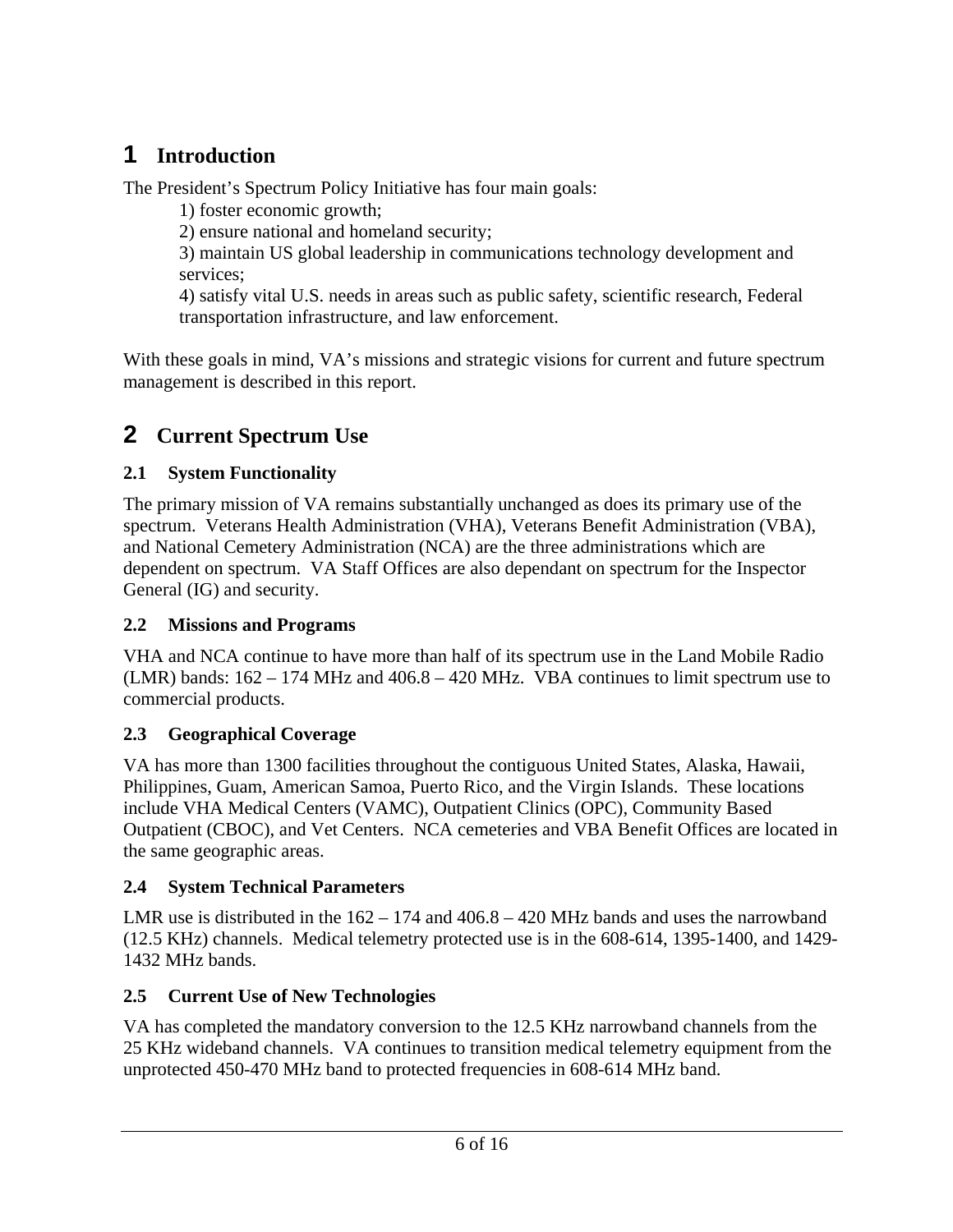#### <span id="page-6-0"></span>**2.6 Sharing of Systems and Spectrum**

When possible, VA uses a VA-owned trunked radio system for spectrum efficiency. VA shares other agencies system when feasible.

#### **2.7 Systems Used in Border Areas or Outside US&P**

VA continues to have ongoing LMR congestion issues in high volume border areas such as San Diego and the Great Lakes Region. These congested areas limit the ability to find frequencies that comply with NTIA's published channeling plan.

#### **2.8 COOP/COG**

VA uses existing facility LMR systems to support local Continuity of Operations (COOP) and is establishing an HF radio network to support COOP and Continuity of Government (COG) activities in addition to local natural disaster support.

#### **2.9 Challenges to Implementing Spectrum-dependent Systems**

As a leader in the transition to narrowband LMR systems, VA often had to resort to solutions outside the channel plan because many agencies were still operating on their wideband assignments. VA is looking to become compliant with the channel plans as equipment and systems are transitioned during the next generation.

## **3 Future Spectrum Use**

#### **3.1 System Functionality**

VA expects to see a significant increase in the use of HF radio on current VA assigned frequencies, Shares Resources (SHARES), an increase in Federal emergency preparedness exercises, and other Federal HF Networks as a result of National Communications System (NCS), Directive 3-10. VA expects that during these exercises the need for additional HF frequency allocations to support VA regional HF networks will be discovered.

#### **3.2 Missions and programs**

HF systems will support COOP/COG and local/regional emergency preparedness.

#### **3.3 User Community**

VA's COOP, COG and Preparedness Emergency Management Strategic Healthcare Group communities and local emergency planners, medical care providers, clinicians and the Veterans in their care.

#### **3.4 Geographical Coverage**

The future areas of interest (AOR) will not change significantly from the current AOR. Of the 1300 facilities throughout VA's AOR which are in the contiguous United States, Alaska, Hawaii, Philippines, Guam, American Samoa, Puerto Rico, and the Virgin Islands, it is expected a few new facilities will be added.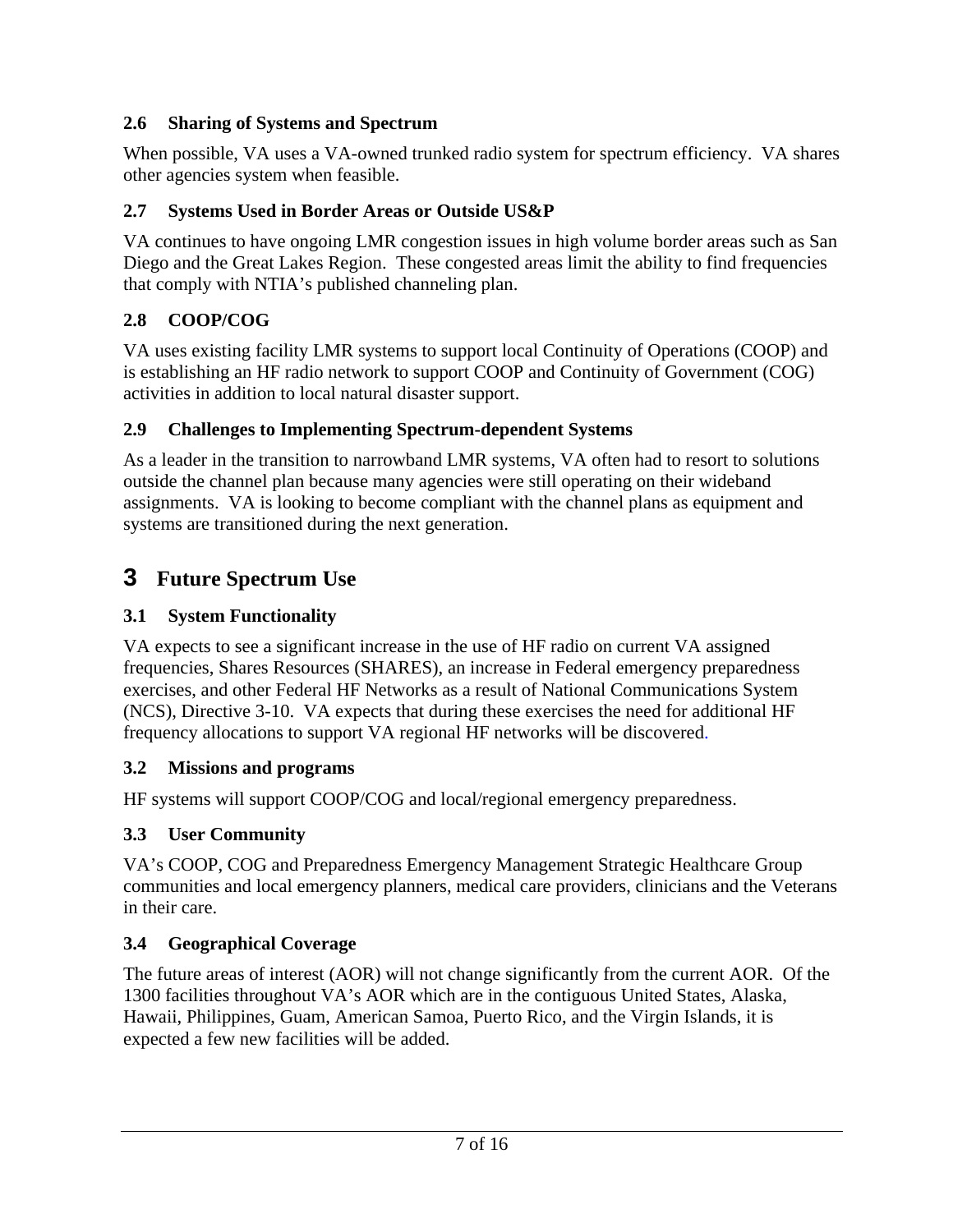#### <span id="page-7-0"></span>**3.5 System Technical Parameters**

NTIA guidance and regulations will remain the determining factor in the technical parameters used by VA. System decisions are mostly based on the guidelines set forth in the NTIA Manual for federal regulations. Additional regulations are bound in the National Communications System Manual, NCSM 3-10, *Guidance for Implementaion of NCS Directive 3-10.* NCSM 3-10 once approved.

#### **3.6 Agency Functionalities Supported by Spectrum-Dependent Systems**

COOP/COG and Emergency Preparedness communications as supported by NCS 3-10 and local VA Emergency Preparedness planners. VA also participates in a variety of Federal interagency exercises to evaluate emergency communications readiness. In the medical facilities, staff and patient paging, telemetry, prescription fills, patient monitoring, and routine and emergency communications support medical care providers, clinicians and the Veterans in their care.

#### **3.7 Sharing of Systems and Spectrum**

A major expectation for future use will be driven by the approval of the National Communications System Manual, NCSM 3-10, *Guidance for Implementation of NCS Directive 3-10.* This manual provides Federal Executive Branch (FEB) continuity planners with guidance in implementing NCS Directive 3-10, *Minimum Requirements for Continuity Communications Capabilities*. The manual provides information on the communications capabilities requirements, as well as procurement guidance and operational security considerations. These communication systems must support connectivity among key government leadership, internal elements, other agencies, critical customers, and the public under all conditions. VA is also an active participant in SHARES and other shared frequency networks.

#### **3.8 Planned Use of New Technologies**

Plans to focus on interoperability by both, NTIA and the agencies, would enhance spectrum efficiency. In the LMR area, we will transition to new Public Safety bands in concert with our local civil and state emergency and first responders. We expect to see a wide variety of lowpower monitoring and communications devices come into play in the medical community

#### **3.9 Use of Commercial Systems**

Commercial systems are increasingly becoming considered as an alternative to federally allocated systems. Technology is a strong driver in commercial systems and is also more cost effective. Commercial systems are also less congested than federal systems. VBA has been a user of commercial spectrum and the pattern is continuing throughout VA mainly because of cost, convenience, and accessibility of the systems.

#### **3.10 Systems Used in Border Areas or Outside US&P**

Federal spectrum-supported systems along the border have provided challenges in the past and are anticipated to do so in the future. The congested border areas, such as Southern California and the Great Lakes region along with most of the east coast, will remain congested as long as some federal agencies "over-protect" their LMR assets. If agencies would release frequency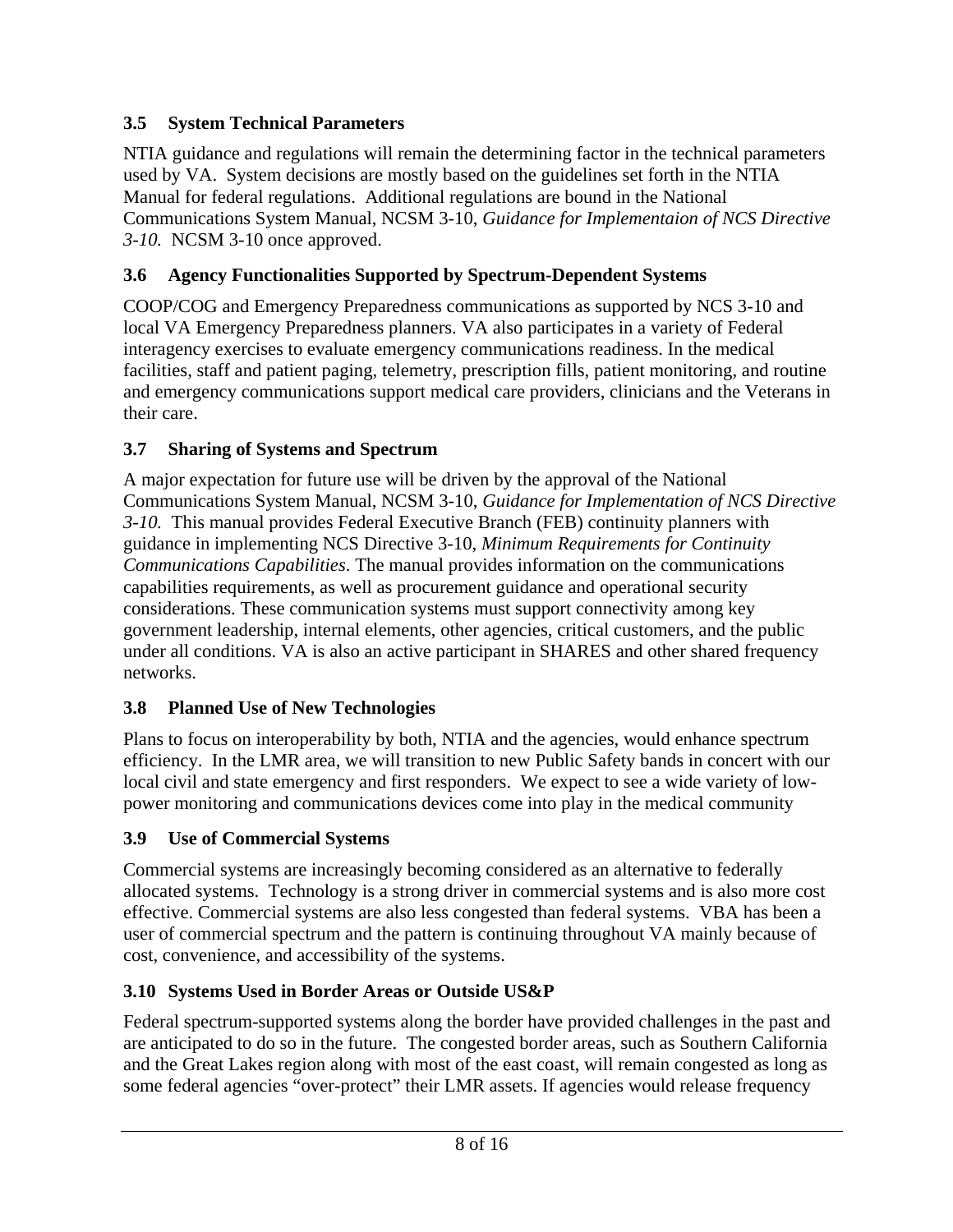<span id="page-8-0"></span>assignments that are not actually in use, it would be easier to find assignments that would meet the channeling plan.

The international agreements dividing spectrum in the border areas along Mexico and Canada are necessary, but present challenges when coordinating assignments and attempting to abide by the channeling plan. It would be helpful if spectrum planners on both sides of the border were using the same propagation models/software to determine potential for interference.

#### **3.11 COOP/COG**

The planned HF systems will be used for COOP/COG support and emergency preparedness.

#### **3.12 Challenges to Implementing Spectrum-Dependent Systems**

VA does not currently anticipate any difficulties except those noted in 3.10 above.

#### **3.13 New Spectrum Requirements**

VA does not anticipate developing any new requirements.

#### **3.14 Future Plans for Systems**

VA does not anticipate any significant changes to the current plans for Federal or shared spectrum allocations in the next five years.

#### **3.15 Impact to Meeting Agency Missions**

In the event spectrum would not be available for VA to meet its mission requirements the impact could prove life threatening. With the exception of the congested areas already mentioned, it is not foreseen there will be any concern for spectrum availability in the near future.

### **4 Current Use of Commercial Licensed Systems**

#### **4.1 Challenges to Using Commercial Systems**

A significant challenge to using commercial systems is the ability to educate the VA user community and the commercial sales persons. Though improved, VA must continue to establish channels to educate users regarding federal rules and regulations concerning the use of commercial systems, and corresponding VA regulations.

This challenge to educate is crucial to the VA mission. Failure to educate could result in systems that have the potential to degrade safety of life or risk a of breech privacy information. Systems used by VA must satisfy requirements determined by specific use. Commercial systems must meet the Underwriters Laboratory (UL) Standards for Safety, Federal Information Processing Standards (FIPS) a set of standards developed by the National Institute of Standards and Technology (NIST), Office of Cyber and Information (OCIS), and the Health Insurance Portability and Accountability Act (HIPAA) appropriate for that use; educating the sales and purchaser is crucial.

Commercial systems offer the users many options that are more affordable.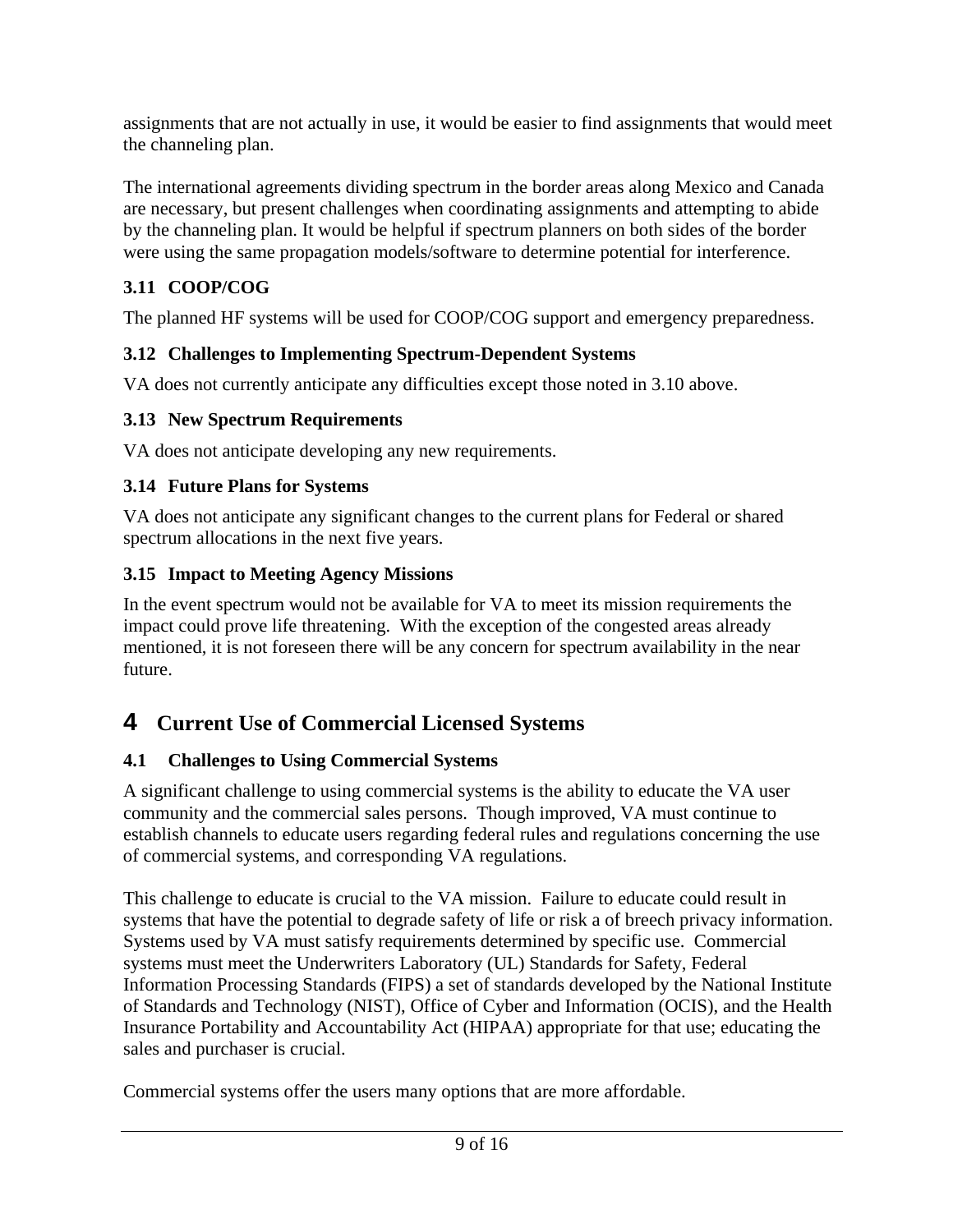#### <span id="page-9-0"></span>**4.2 Trends In Use**

VA anticipates continued slow growth in the use of commercial Very Small Aperture Terminal (VSAT) systems to support emergency preparedness and mobile medical clinics providing field medical care. VA will also continue limited expansion of its use of Iridium Satellite handsets to support COOP/COG and emergency preparedness.

#### **4.3 Systems Used**

Most VA facilities have adopted commercial systems as a primary option to support their missions. Telephone networks, staff and patient paging, telemetry, prescription fills, patient monitoring, and routine and emergency communications are all missions supported by commercial systems. Figure 1 below lists some known systems currently in use by VA.

| <b>System</b> | <b>RF</b> Range | Use                                                            |
|---------------|-----------------|----------------------------------------------------------------|
| Ascom         | 1920-1930       | Staff notification: Wireless cell; stand alone or connected to |
|               | <b>MHz</b>      | Nurse call/Code Blue systems                                   |
| Rauland-      | Wireless phone  | Staff notification: wireless telephones for staff and patient  |
| <b>Borg</b>   | ranges          | notification                                                   |
| Spectra       | $2.4 - 2.4835$  | Staff notification: Wireless telephones for staff to           |
| Link          | <b>GHz</b>      | communicate between clinics/stations within the facility       |
| Vocera        | 2.4-2.4834      | Staff notification: Wireless cell; stand alone or connected to |
|               | <b>GHz</b>      | Nurse call/Code Blue systems                                   |
| <b>JTech</b>  | 450-470 MHz     | Patient notification: Digital pocket paging used primarily for |
|               |                 | patient paging                                                 |

**Figure 1:** *Known systems used by VA* 

#### **4.4 COOP/COG**

VA currently depends on commercial systems for emergency communications. HF systems remain at select VA facilities. There is not a standard throughout VA; VA Central Office (DC Headquarters) has an HF radio with Automatic Link Establishment (ALE) capability. Iridium Satellite phones are prevalent throughout VA facilities.

# **5 Future Use of Commercial Licensed Systems**

#### **5.1 Challenges and Obstacles**

A significant challenge to using commercial systems remains the ability to educate the VA user community and the commercial sales persons. VA must continue to establish channels to educate VA user regarding the federal rules and regulations, the commercial systems, and VA regulations.

This challenge to educate is crucial to the VA mission. Failure to educate could result in systems that have the potential to degrade safety of life or risk a breech of privacy information. Systems used by VA must satisfy requirements determined by specific use. Commercial systems must meet the Underwriters Laboratory (UL) Standards for Safety, Federal Information Processing Standards (FIPS) a set of standards developed by the National Institute of Standards and Technology (NIST), Office of Cyber and Information (OCIS), and the Health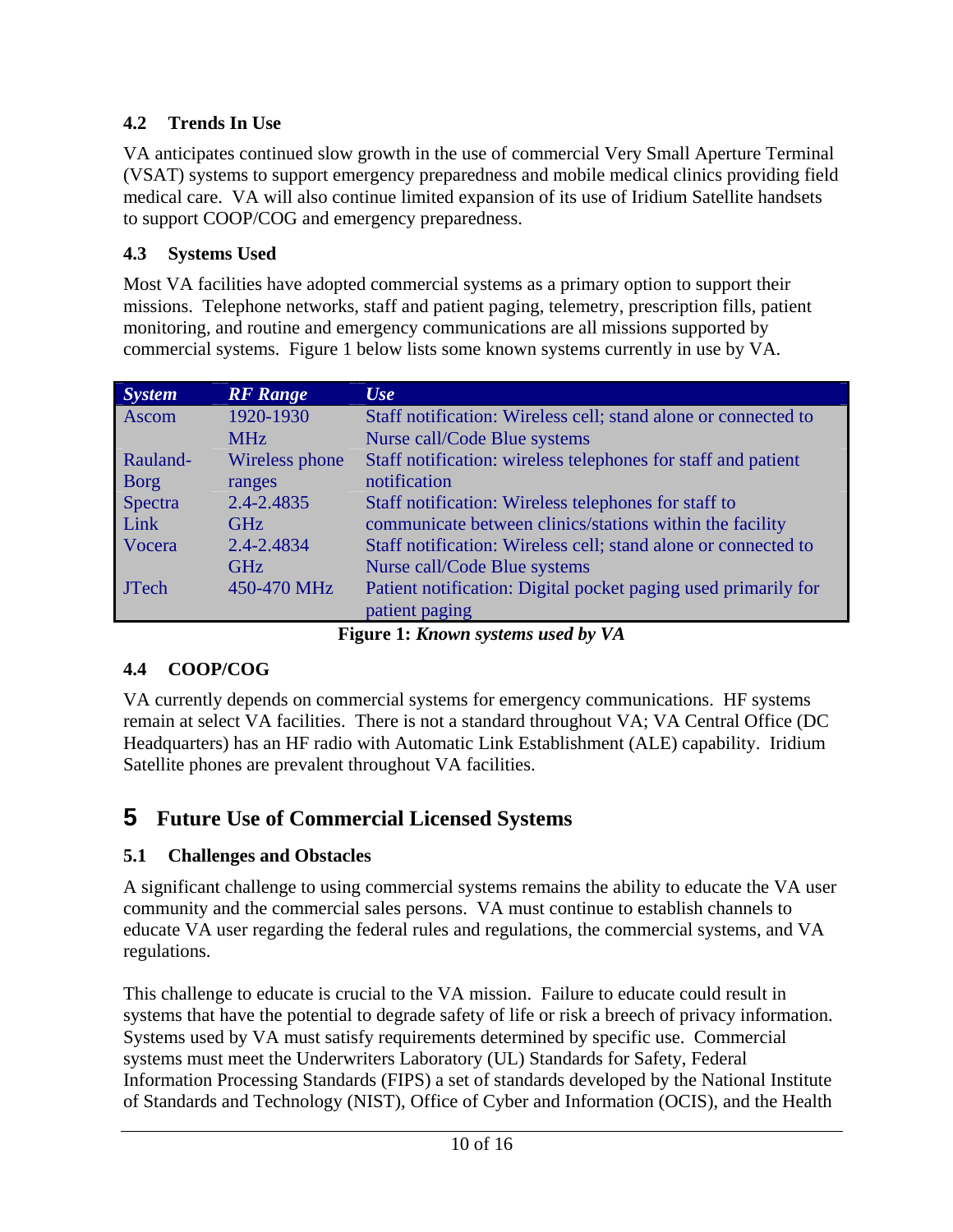<span id="page-10-0"></span>Insurance Portability and Accountability Act (HIPAA) appropriate for that use; educating the sales and purchaser is crucial.

#### **5.2 Trends in Use**

Currently, Iridium Satellite services and growing number of mobile VSAT terminals operated on commercial spectrum constitute a majority of VA's emergency communications capabilities. It is anticipated that satellite use for emergency communications will continue to expand in the future.

#### **5.3 Systems Used**

VA will use Iridium and a variety of VSAT vendors. VSAT contracts are negotiated by the Regional VA facilities that use them.

#### **5.4 Frequency Bands and Bandwidth**

Existing and future commercial VSAT assignments

#### **5.5 Agency Functions Supported by Commercial Systems**

VHA Mobile Command Clinical Services and Emergency Preparedness

#### **5.6 COOP/COG**

Iridium and commercial VSAT

## **6 Current and Anticipated Unlicensed Systems**

#### **6.1 Challenges and Concerns**

We have significant concern over the potential use of unlicensed spectrum and unprotected frequencies for Nurse Call, Code Blue, and similar services. Even if these systems are officially considered secondary alert systems, the convenience and ease of use may quickly turn them into the de facto primary.

#### **6.2 Five-year Trends**

VA has recently committed to significant growth in the use of unlicensed, unprotected spectrum for 802.11 systems throughout its hospitals. This issue has raised concerns and challenges for those responsible for security of patient data and safety of life issues. Other unlicensed applications including wireless clocks and patient pagers are also increasing in numbers and diversity contributing to a complex RF environment. As the RF noise threshold rises unprotected devices may find themselves competing for connectivity in a very congested environment. VA would like to work with manufacturers to move unprotected emissions to an assigned frequency in a protected part of the spectrum.

#### **6.3 Unlicensed Systems and Devices**

Patient pagers, Nurse Call, VoIP applications. See Figure 1, Para. 4.3

#### **6.4 Frequency Bands of Unlicensed Systems and Devices**

See Figure 1, Para. 4.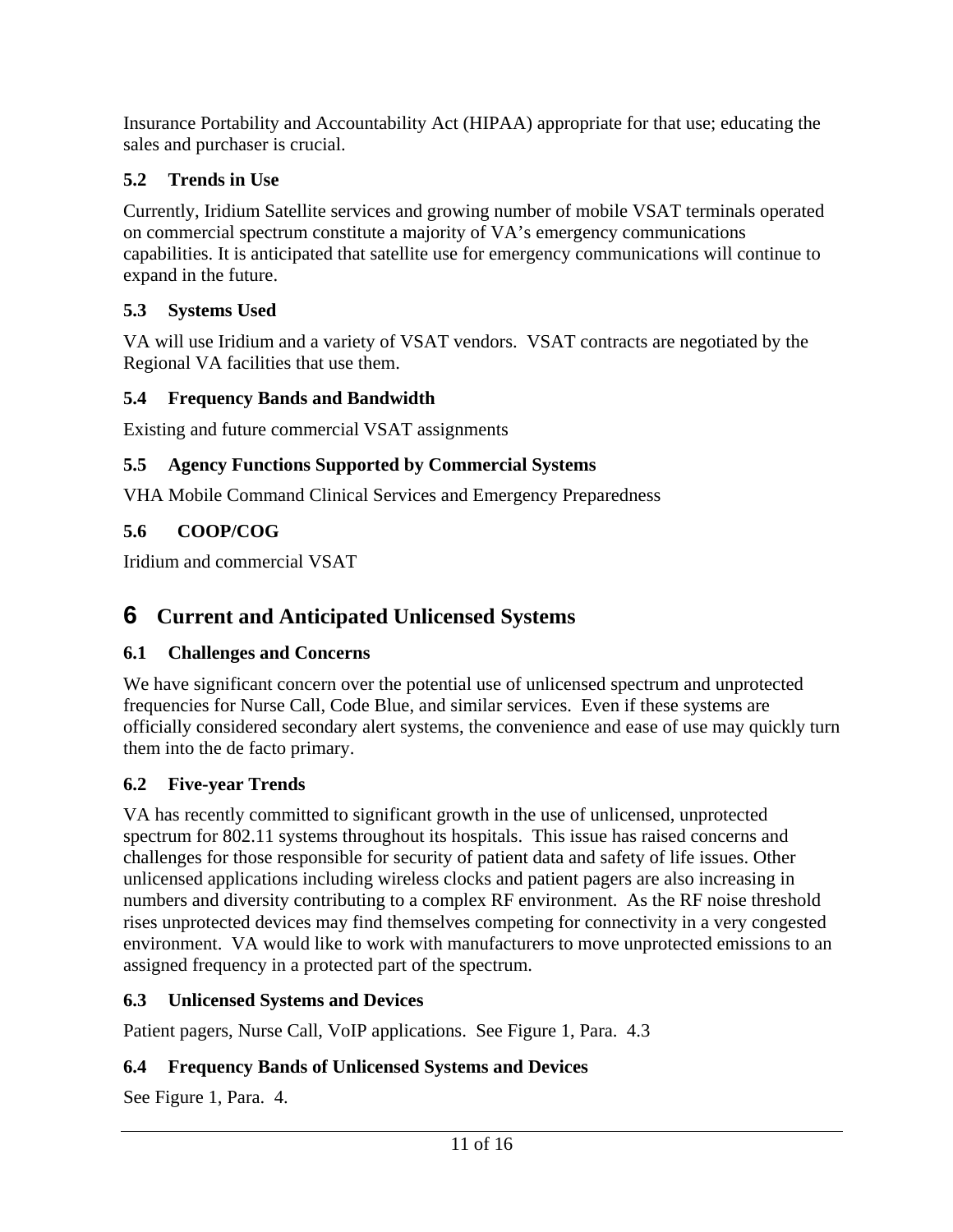#### <span id="page-11-0"></span>**6.5 Lessons Learned**

Officially interference issues with unlicensed devices have not been reported to us. It is interesting to note that VA bio-med technicians have developed training to deal with interference on mobile nurse/medical equipment carts. As growth continues to raise the RF noise threshold additional problems may appear for low power, unlicensed devices

# **7 Evaluation of New Technologies**

#### **7.1 Potential New Technologies**

The addressing capability of Internet Protocol Version 6 (IPv6) and the rapid growth of Voice over Internet Protocol (VoIP) systems lead us to believe that many of the "stand-alone" RF systems of the past will soon be digitalized, addressed, and integrated into the wider digital infrastructure enhancing end-to-end communications capabilities. VA will continue to be a consumer of advanced medical technology developed using commercial licensed or unlicensed spectrum. VA is currently preparing for widespread use of 802.11 wireless services supporting a wide variety of applications. VA also anticipates a significant increase in the use of RFID technology in tracking medical equipment, pharmaceuticals, and a variety of other applications. Working groups have been created to study and evaluate and advise on wireless, RFID and Nurse Call systems to be used within the Department.

#### **7.2 Using Technology To Meet Communications Requirements**

VA expects the impact of using new technology to meet communications requirements to be very advantageous. New technology provides more functionality and interoperability among and between federal and civil agencies. This equates to more RF sharing and re-use and a decrease in spectrum requirements. While VA is anticipating significant additional use of wireless technology, most of the increase is low power unlicensed or commercially licensed products within existing spectrum allocations.

#### **7.3 Challenges To Implementing New Technology**

The largest challenge to implementing new technologies is the agency budget. Budgets are submitted years prior, so by the time the funds are programmed and available at the national level the technology is already changed. Locally controlled funding is available to medical facilities and clinics eager to enhance their productivity and improve service to the Veteran. Unfortunately it can result in the purchase of unlicensed, unprotected RF devices prior to centralized review.

# **8 Organization and Integration**

#### **8.1 VA Spectrum Management Organization**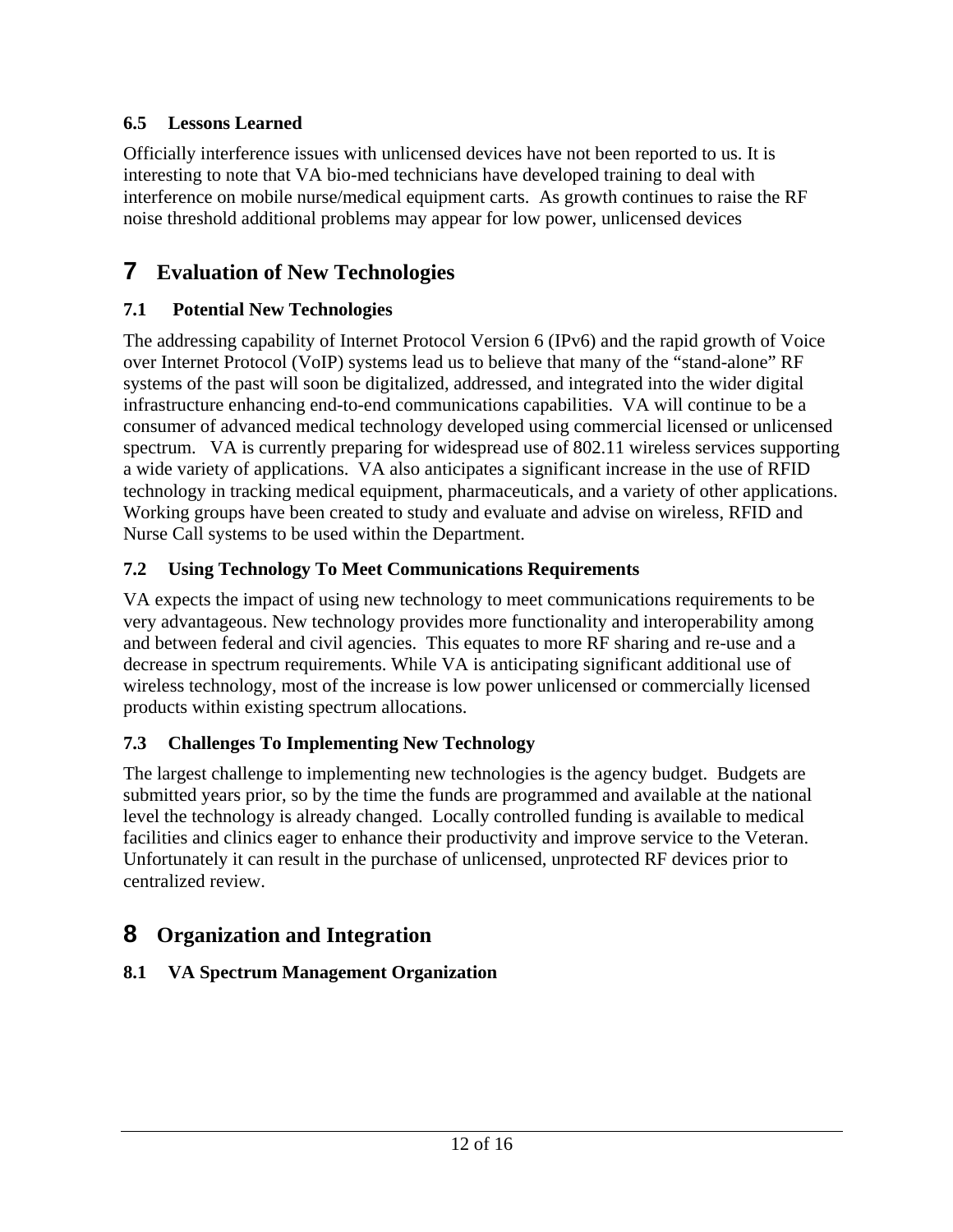<span id="page-12-0"></span>

**Figure 2:** *Organization Chart, Spectrum Management Structure*

#### **8.2 Work Flow Process**

Reporting begins with a user request. The request is worked within its respective Administration's process. The RF authorization request is signed by the Administration's facility director and sent, electronically or by postal mail, directly to the National Wireless Operations (NWO) section under the Office of Information and Telecommunications (OI&T) Telecommunications Director. In the majority of cases, the user/client does not possess a spectrum management background. Therefore, a definitive requirements analysis takes place between the user/client and the NWO before and after a request is processed with only the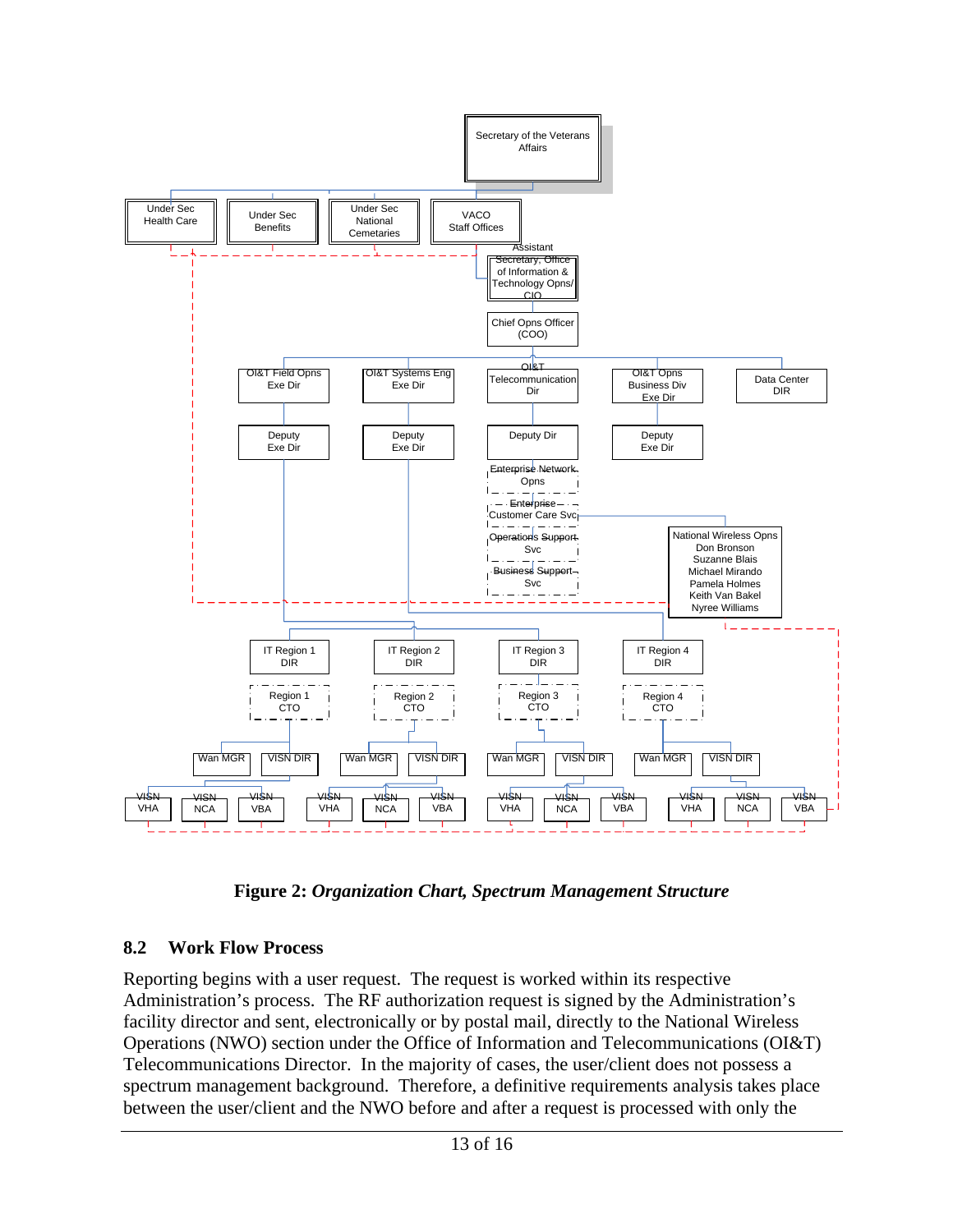<span id="page-13-0"></span>NWO accessing the automation within Spectrum XXI. VA has not yet automated the RF Authorization request but is evaluating a web based data collection process.

Figure 3 depicts the spectrum management work flow process. This process is not automated and relies heavily on the background and knowledge of individuals assigned to the review process.

In the event a system review is necessary, the process is worked similar to the RF request process through the NWO office. Requests for commercial spectrum, once approved by the IT Tracker process, are worked at the requesting facility's contract office.

#### **8.3 VA Spectrum Management Process**

The VA's spectrum management process is depicted in the following chart.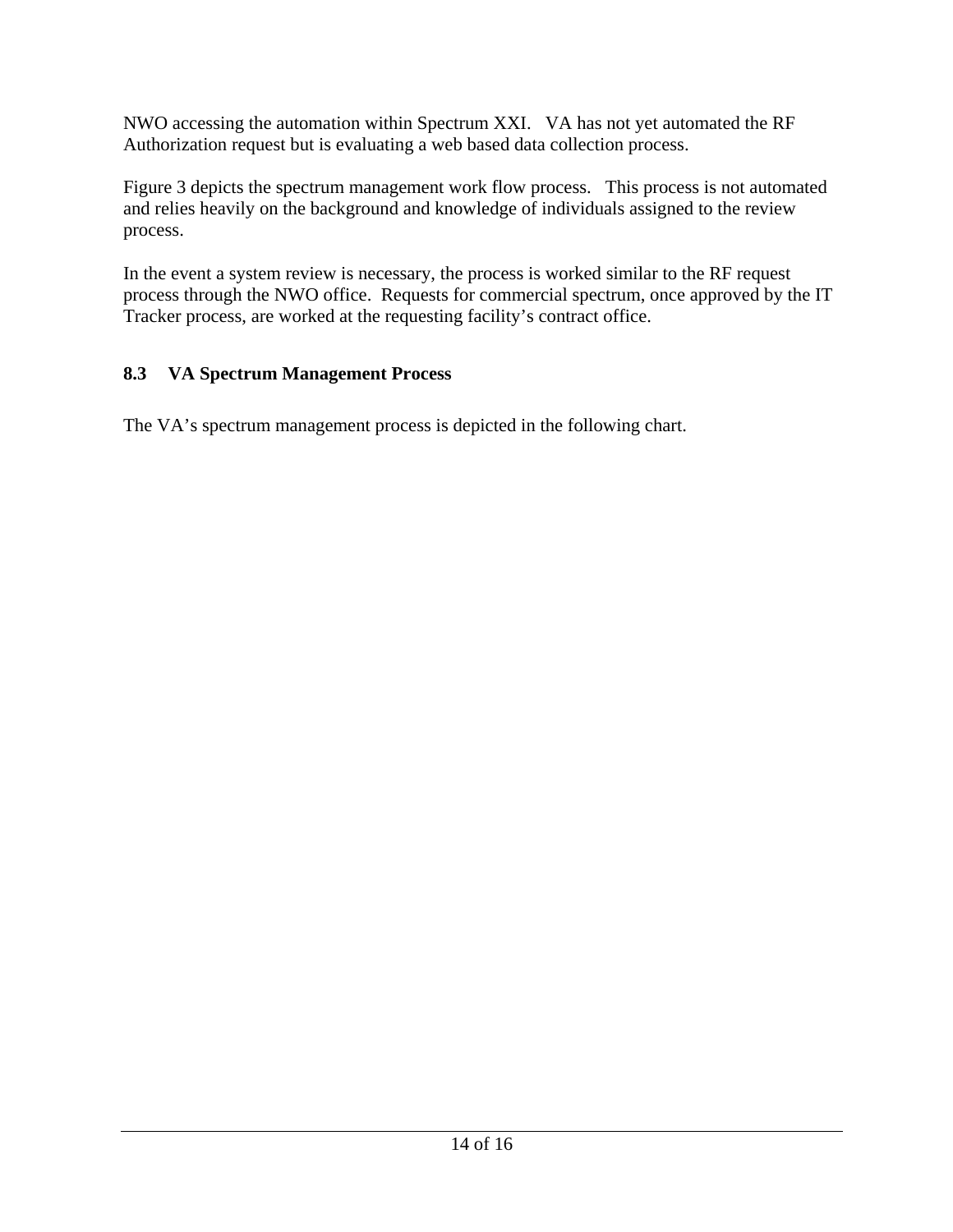

**Figure 3:** *Spectrum Management Process*